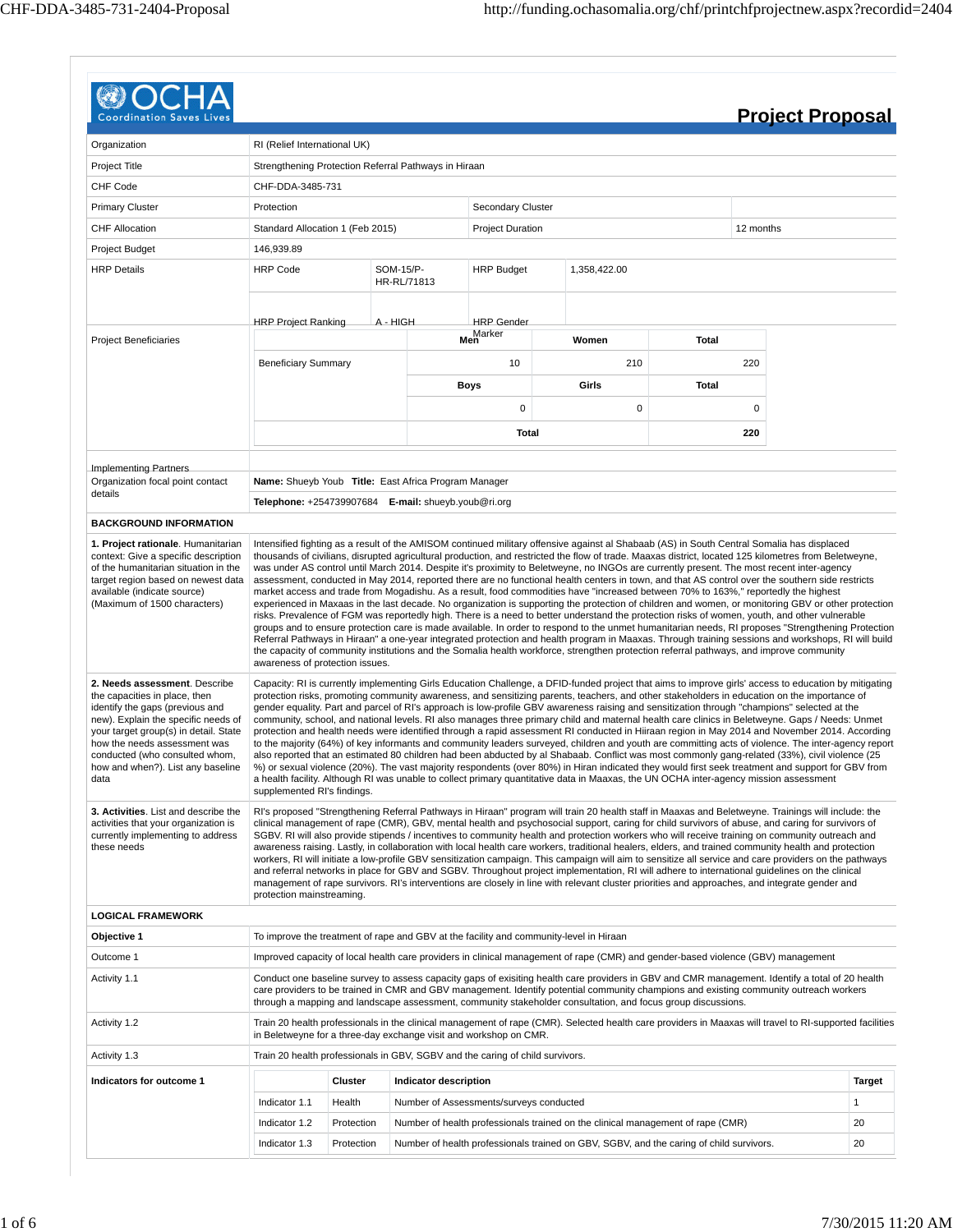| Outcome 2                                                                                                                                                                                                                                                                                                                                                                                                                                                                                                                                                                                                                                                                                                                                                                                                                                                                                                                                                            |                                               |                      |  | Strengthened referral pathways and linkages between health care providers in Hiraan                                                                                                                                                                                                                                                                                                                                                                                                                                                                                                                                |                                                                            |                  |                   |        |                                                                                                                                                                                                                                                                                                                                                                                                                                                                                                                                                                                                                                                                                                                                                                                                                                                                                                                             |  |                          |               |                    |
|----------------------------------------------------------------------------------------------------------------------------------------------------------------------------------------------------------------------------------------------------------------------------------------------------------------------------------------------------------------------------------------------------------------------------------------------------------------------------------------------------------------------------------------------------------------------------------------------------------------------------------------------------------------------------------------------------------------------------------------------------------------------------------------------------------------------------------------------------------------------------------------------------------------------------------------------------------------------|-----------------------------------------------|----------------------|--|--------------------------------------------------------------------------------------------------------------------------------------------------------------------------------------------------------------------------------------------------------------------------------------------------------------------------------------------------------------------------------------------------------------------------------------------------------------------------------------------------------------------------------------------------------------------------------------------------------------------|----------------------------------------------------------------------------|------------------|-------------------|--------|-----------------------------------------------------------------------------------------------------------------------------------------------------------------------------------------------------------------------------------------------------------------------------------------------------------------------------------------------------------------------------------------------------------------------------------------------------------------------------------------------------------------------------------------------------------------------------------------------------------------------------------------------------------------------------------------------------------------------------------------------------------------------------------------------------------------------------------------------------------------------------------------------------------------------------|--|--------------------------|---------------|--------------------|
| Activity 2.1                                                                                                                                                                                                                                                                                                                                                                                                                                                                                                                                                                                                                                                                                                                                                                                                                                                                                                                                                         |                                               |                      |  | Establish one GBV referral center which is equipped and supported according to international guidelines on CMR in Maaxas.                                                                                                                                                                                                                                                                                                                                                                                                                                                                                          |                                                                            |                  |                   |        |                                                                                                                                                                                                                                                                                                                                                                                                                                                                                                                                                                                                                                                                                                                                                                                                                                                                                                                             |  |                          |               |                    |
| Activity 2.2                                                                                                                                                                                                                                                                                                                                                                                                                                                                                                                                                                                                                                                                                                                                                                                                                                                                                                                                                         | of medical treatment and facility-based care. |                      |  | Throughout the training, participants will be encouraged to identify potential "champions," or leaders of change in their community. Ten community<br>volunteers / champions will be selected. A series of training workshops will be held for local health outreach workers / volunteers and champions<br>from Maaxas. All participants will be trained in GBV awareness and sensitization, community outreach, and established referral pathways.<br>Participants will visit health facilities, meet health staff, and receive a brief training on CMR so that they are better able to understand the importance |                                                                            |                  |                   |        |                                                                                                                                                                                                                                                                                                                                                                                                                                                                                                                                                                                                                                                                                                                                                                                                                                                                                                                             |  |                          |               |                    |
| Activity 2.3                                                                                                                                                                                                                                                                                                                                                                                                                                                                                                                                                                                                                                                                                                                                                                                                                                                                                                                                                         |                                               |                      |  |                                                                                                                                                                                                                                                                                                                                                                                                                                                                                                                                                                                                                    |                                                                            |                  |                   |        |                                                                                                                                                                                                                                                                                                                                                                                                                                                                                                                                                                                                                                                                                                                                                                                                                                                                                                                             |  |                          |               |                    |
| Indicators for outcome 2                                                                                                                                                                                                                                                                                                                                                                                                                                                                                                                                                                                                                                                                                                                                                                                                                                                                                                                                             |                                               | <b>Cluster</b>       |  | Indicator description                                                                                                                                                                                                                                                                                                                                                                                                                                                                                                                                                                                              |                                                                            |                  |                   |        |                                                                                                                                                                                                                                                                                                                                                                                                                                                                                                                                                                                                                                                                                                                                                                                                                                                                                                                             |  |                          | <b>Target</b> |                    |
|                                                                                                                                                                                                                                                                                                                                                                                                                                                                                                                                                                                                                                                                                                                                                                                                                                                                                                                                                                      | Indicator 2.1                                 | Health               |  | Number of health facilities supported                                                                                                                                                                                                                                                                                                                                                                                                                                                                                                                                                                              |                                                                            |                  |                   |        |                                                                                                                                                                                                                                                                                                                                                                                                                                                                                                                                                                                                                                                                                                                                                                                                                                                                                                                             |  |                          | 1             |                    |
|                                                                                                                                                                                                                                                                                                                                                                                                                                                                                                                                                                                                                                                                                                                                                                                                                                                                                                                                                                      | Indicator 2.2                                 | <b>Food Security</b> |  | Number of community volunteers trained on community outreach and GBV awareness raising                                                                                                                                                                                                                                                                                                                                                                                                                                                                                                                             |                                                                            |                  |                   |        |                                                                                                                                                                                                                                                                                                                                                                                                                                                                                                                                                                                                                                                                                                                                                                                                                                                                                                                             |  |                          | 10            |                    |
|                                                                                                                                                                                                                                                                                                                                                                                                                                                                                                                                                                                                                                                                                                                                                                                                                                                                                                                                                                      | Indicator 2.3                                 |                      |  |                                                                                                                                                                                                                                                                                                                                                                                                                                                                                                                                                                                                                    |                                                                            |                  |                   |        |                                                                                                                                                                                                                                                                                                                                                                                                                                                                                                                                                                                                                                                                                                                                                                                                                                                                                                                             |  |                          |               |                    |
| Outcome 3                                                                                                                                                                                                                                                                                                                                                                                                                                                                                                                                                                                                                                                                                                                                                                                                                                                                                                                                                            |                                               |                      |  | Enhanced community awareness and sensitization on GBV                                                                                                                                                                                                                                                                                                                                                                                                                                                                                                                                                              |                                                                            |                  |                   |        |                                                                                                                                                                                                                                                                                                                                                                                                                                                                                                                                                                                                                                                                                                                                                                                                                                                                                                                             |  |                          |               |                    |
| Activity 3.1                                                                                                                                                                                                                                                                                                                                                                                                                                                                                                                                                                                                                                                                                                                                                                                                                                                                                                                                                         | networks in place for GBV, SGBV and children. |                      |  | In collaboration with the local health care workforce, community volunteers and champions in Maaxas will conduct one GBV sensitization campaign,<br>targeting local health care providers and traditional healers. This will be to sensitize all service and care providers on the pathways and referral                                                                                                                                                                                                                                                                                                           |                                                                            |                  |                   |        |                                                                                                                                                                                                                                                                                                                                                                                                                                                                                                                                                                                                                                                                                                                                                                                                                                                                                                                             |  |                          |               |                    |
| Activity 3.2                                                                                                                                                                                                                                                                                                                                                                                                                                                                                                                                                                                                                                                                                                                                                                                                                                                                                                                                                         |                                               |                      |  |                                                                                                                                                                                                                                                                                                                                                                                                                                                                                                                                                                                                                    |                                                                            |                  |                   |        |                                                                                                                                                                                                                                                                                                                                                                                                                                                                                                                                                                                                                                                                                                                                                                                                                                                                                                                             |  |                          |               |                    |
| Activity 3.3                                                                                                                                                                                                                                                                                                                                                                                                                                                                                                                                                                                                                                                                                                                                                                                                                                                                                                                                                         |                                               |                      |  |                                                                                                                                                                                                                                                                                                                                                                                                                                                                                                                                                                                                                    |                                                                            |                  |                   |        |                                                                                                                                                                                                                                                                                                                                                                                                                                                                                                                                                                                                                                                                                                                                                                                                                                                                                                                             |  |                          |               |                    |
| Indicators for outcome 3                                                                                                                                                                                                                                                                                                                                                                                                                                                                                                                                                                                                                                                                                                                                                                                                                                                                                                                                             |                                               | <b>Cluster</b>       |  | Indicator description                                                                                                                                                                                                                                                                                                                                                                                                                                                                                                                                                                                              |                                                                            |                  |                   |        |                                                                                                                                                                                                                                                                                                                                                                                                                                                                                                                                                                                                                                                                                                                                                                                                                                                                                                                             |  |                          | <b>Target</b> |                    |
|                                                                                                                                                                                                                                                                                                                                                                                                                                                                                                                                                                                                                                                                                                                                                                                                                                                                                                                                                                      | Indicator 3.1                                 | Protection           |  | Number of people reached by campaigns conducted to inform communities on available services                                                                                                                                                                                                                                                                                                                                                                                                                                                                                                                        |                                                                            |                  |                   |        |                                                                                                                                                                                                                                                                                                                                                                                                                                                                                                                                                                                                                                                                                                                                                                                                                                                                                                                             |  |                          | 200           |                    |
|                                                                                                                                                                                                                                                                                                                                                                                                                                                                                                                                                                                                                                                                                                                                                                                                                                                                                                                                                                      | Indicator 3.2                                 | Health               |  |                                                                                                                                                                                                                                                                                                                                                                                                                                                                                                                                                                                                                    |                                                                            |                  |                   |        |                                                                                                                                                                                                                                                                                                                                                                                                                                                                                                                                                                                                                                                                                                                                                                                                                                                                                                                             |  |                          | 0             |                    |
|                                                                                                                                                                                                                                                                                                                                                                                                                                                                                                                                                                                                                                                                                                                                                                                                                                                                                                                                                                      | Indicator 3.3                                 |                      |  |                                                                                                                                                                                                                                                                                                                                                                                                                                                                                                                                                                                                                    |                                                                            |                  |                   |        |                                                                                                                                                                                                                                                                                                                                                                                                                                                                                                                                                                                                                                                                                                                                                                                                                                                                                                                             |  |                          |               |                    |
| <b>WORK PLAN</b>                                                                                                                                                                                                                                                                                                                                                                                                                                                                                                                                                                                                                                                                                                                                                                                                                                                                                                                                                     |                                               |                      |  |                                                                                                                                                                                                                                                                                                                                                                                                                                                                                                                                                                                                                    |                                                                            |                  |                   |        |                                                                                                                                                                                                                                                                                                                                                                                                                                                                                                                                                                                                                                                                                                                                                                                                                                                                                                                             |  |                          |               |                    |
|                                                                                                                                                                                                                                                                                                                                                                                                                                                                                                                                                                                                                                                                                                                                                                                                                                                                                                                                                                      | trained community volunteers (Activity 3.1).  |                      |  | protection. Volunteer champions will then be identified throughout the training (Activity 2.1 and 2.2). Facilities with trained health staff will be be<br>selected and equipped with PEP kits to ensure clinical criteria is met. Ten community volunteers will then be trained on awareness raising and<br>community outreach (Activity 2.2). Finally, upon completion of the training sessions, a low-profile GBV sensitization campaign will be organized by                                                                                                                                                   |                                                                            |                  |                   |        |                                                                                                                                                                                                                                                                                                                                                                                                                                                                                                                                                                                                                                                                                                                                                                                                                                                                                                                             |  |                          |               |                    |
| Project workplan for<br>activities defined in the                                                                                                                                                                                                                                                                                                                                                                                                                                                                                                                                                                                                                                                                                                                                                                                                                                                                                                                    | <b>Activity Description</b>                   |                      |  |                                                                                                                                                                                                                                                                                                                                                                                                                                                                                                                                                                                                                    |                                                                            | Month<br>$1 - 2$ | Month<br>$3 - 4$  | Month  |                                                                                                                                                                                                                                                                                                                                                                                                                                                                                                                                                                                                                                                                                                                                                                                                                                                                                                                             |  | $9 - 10$                 |               | Month<br>$11 - 12$ |
| Logical framework                                                                                                                                                                                                                                                                                                                                                                                                                                                                                                                                                                                                                                                                                                                                                                                                                                                                                                                                                    | consultation, and focus group discussions.    |                      |  | Activity 1.1 Conduct one baseline survey to assess capacity gaps of exisiting health care<br>providers in GBV and CMR management. Identify a total of 20 health care providers to be trained<br>in CMR and GBV management. Identify potential community champions and existing community<br>outreach workers through a mapping and landscape assessment, community stakeholder                                                                                                                                                                                                                                     |                                                                            | X                |                   |        |                                                                                                                                                                                                                                                                                                                                                                                                                                                                                                                                                                                                                                                                                                                                                                                                                                                                                                                             |  |                          |               |                    |
|                                                                                                                                                                                                                                                                                                                                                                                                                                                                                                                                                                                                                                                                                                                                                                                                                                                                                                                                                                      | exchange visit and workshop on CMR.           |                      |  | Activity 1.2 Train 20 health professionals in the clinical management of rape (CMR). Selected<br>health care providers in Maaxas will travel to RI-supported facilities in Beletweyne for a three-day                                                                                                                                                                                                                                                                                                                                                                                                              | X                                                                          | Х                |                   |        |                                                                                                                                                                                                                                                                                                                                                                                                                                                                                                                                                                                                                                                                                                                                                                                                                                                                                                                             |  |                          |               |                    |
|                                                                                                                                                                                                                                                                                                                                                                                                                                                                                                                                                                                                                                                                                                                                                                                                                                                                                                                                                                      |                                               |                      |  | Activity 1.3 Train 20 health professionals in GBV, SGBV and the caring of child survivors.                                                                                                                                                                                                                                                                                                                                                                                                                                                                                                                         |                                                                            |                  |                   |        |                                                                                                                                                                                                                                                                                                                                                                                                                                                                                                                                                                                                                                                                                                                                                                                                                                                                                                                             |  |                          |               |                    |
|                                                                                                                                                                                                                                                                                                                                                                                                                                                                                                                                                                                                                                                                                                                                                                                                                                                                                                                                                                      | international quidelines on CMR in Maaxas.    |                      |  | Activity 2.1 Establish one GBV referral center which is equipped and supported according to                                                                                                                                                                                                                                                                                                                                                                                                                                                                                                                        |                                                                            |                  | X                 |        |                                                                                                                                                                                                                                                                                                                                                                                                                                                                                                                                                                                                                                                                                                                                                                                                                                                                                                                             |  |                          |               |                    |
|                                                                                                                                                                                                                                                                                                                                                                                                                                                                                                                                                                                                                                                                                                                                                                                                                                                                                                                                                                      |                                               |                      |  | Activity 2.2 Throughout the training, participants will be encouraged to identify potential                                                                                                                                                                                                                                                                                                                                                                                                                                                                                                                        |                                                                            |                  |                   |        | An experienced Protection Coordinator will oversee program delivery and be responsible for coordinating with other international and local agencies.<br>RI will first conduct a capacity needs assessment on protection risks and health care service providers in Maaxas (Activity 1.1). Health staff from<br>Beletweyne will assist the Program Coordinator in carrying out the survey. Mobile phones will be used to ease data collection and analysis. Once<br>health staff have been identified in Maaxas, RI will then organize a training on CMR. The Program Manager or a trainer of trainers (TOT) will conduct<br>and facilitate this training. RI will then conduct a SGBV and GBV training for local health care providers. This training will have a component on child<br>Month<br>5-6<br>$7 - 8$<br>X<br>X<br>X<br>X<br>X<br>X<br>Month (s) when planned M & E will be done<br>6<br>$\overline{7}$<br>8<br>9 |  |                          |               |                    |
|                                                                                                                                                                                                                                                                                                                                                                                                                                                                                                                                                                                                                                                                                                                                                                                                                                                                                                                                                                      | <b>Activity 2.3</b>                           |                      |  |                                                                                                                                                                                                                                                                                                                                                                                                                                                                                                                                                                                                                    |                                                                            |                  |                   |        |                                                                                                                                                                                                                                                                                                                                                                                                                                                                                                                                                                                                                                                                                                                                                                                                                                                                                                                             |  |                          |               |                    |
| "champions," or leaders of change in their community. Ten community volunteers / champions will<br>be selected. A series of training workshops will be held for local health outreach workers /<br>volunteers and champions from Maaxas. All participants will be trained in GBV awareness and<br>sensitization, community outreach, and established referral pathways. Participants will visit health<br>facilities, meet health staff, and receive a brief training on CMR so that they are better able to<br>understand the importance of medical treatment and facility-based care.<br>Activity 3.1 In collaboration with the local health care workforce, community volunteers and<br>champions in Maaxas will conduct one GBV sensitization campaign, targeting local health care<br>providers and traditional healers. This will be to sensitize all service and care providers on the<br>pathways and referral networks in place for GBV, SGBV and children. |                                               |                      |  |                                                                                                                                                                                                                                                                                                                                                                                                                                                                                                                                                                                                                    |                                                                            |                  |                   | X      |                                                                                                                                                                                                                                                                                                                                                                                                                                                                                                                                                                                                                                                                                                                                                                                                                                                                                                                             |  |                          |               |                    |
|                                                                                                                                                                                                                                                                                                                                                                                                                                                                                                                                                                                                                                                                                                                                                                                                                                                                                                                                                                      | <b>Activity 3.2</b>                           |                      |  |                                                                                                                                                                                                                                                                                                                                                                                                                                                                                                                                                                                                                    |                                                                            |                  |                   |        |                                                                                                                                                                                                                                                                                                                                                                                                                                                                                                                                                                                                                                                                                                                                                                                                                                                                                                                             |  |                          |               |                    |
| <b>M &amp; E DETAILS</b>                                                                                                                                                                                                                                                                                                                                                                                                                                                                                                                                                                                                                                                                                                                                                                                                                                                                                                                                             |                                               |                      |  |                                                                                                                                                                                                                                                                                                                                                                                                                                                                                                                                                                                                                    |                                                                            |                  |                   |        |                                                                                                                                                                                                                                                                                                                                                                                                                                                                                                                                                                                                                                                                                                                                                                                                                                                                                                                             |  |                          |               |                    |
|                                                                                                                                                                                                                                                                                                                                                                                                                                                                                                                                                                                                                                                                                                                                                                                                                                                                                                                                                                      |                                               |                      |  |                                                                                                                                                                                                                                                                                                                                                                                                                                                                                                                                                                                                                    |                                                                            |                  |                   |        |                                                                                                                                                                                                                                                                                                                                                                                                                                                                                                                                                                                                                                                                                                                                                                                                                                                                                                                             |  |                          |               |                    |
| <b>Activity Description</b>                                                                                                                                                                                                                                                                                                                                                                                                                                                                                                                                                                                                                                                                                                                                                                                                                                                                                                                                          |                                               |                      |  | M & E Tools to use                                                                                                                                                                                                                                                                                                                                                                                                                                                                                                                                                                                                 | <b>Means of</b><br>verification                                            | $\mathbf{1}$     | $\mathbf{2}$<br>3 | 5<br>4 |                                                                                                                                                                                                                                                                                                                                                                                                                                                                                                                                                                                                                                                                                                                                                                                                                                                                                                                             |  | Month<br>10 <sup>1</sup> | $11 \mid 12$  |                    |
| Activity 1.1 Conduct one baseline survey to assess capacity gaps of exisiting health                                                                                                                                                                                                                                                                                                                                                                                                                                                                                                                                                                                                                                                                                                                                                                                                                                                                                 |                                               |                      |  | - Data collection<br>- Survey                                                                                                                                                                                                                                                                                                                                                                                                                                                                                                                                                                                      | Data is<br>geo-referenced and<br>time-stamped<br>through mobile<br>phones. | X                | X                 |        |                                                                                                                                                                                                                                                                                                                                                                                                                                                                                                                                                                                                                                                                                                                                                                                                                                                                                                                             |  |                          |               |                    |

care providers in GBV and CMR management. Identify a total of 20 health care providers to be trained in CMR and GBV management. Identify potential community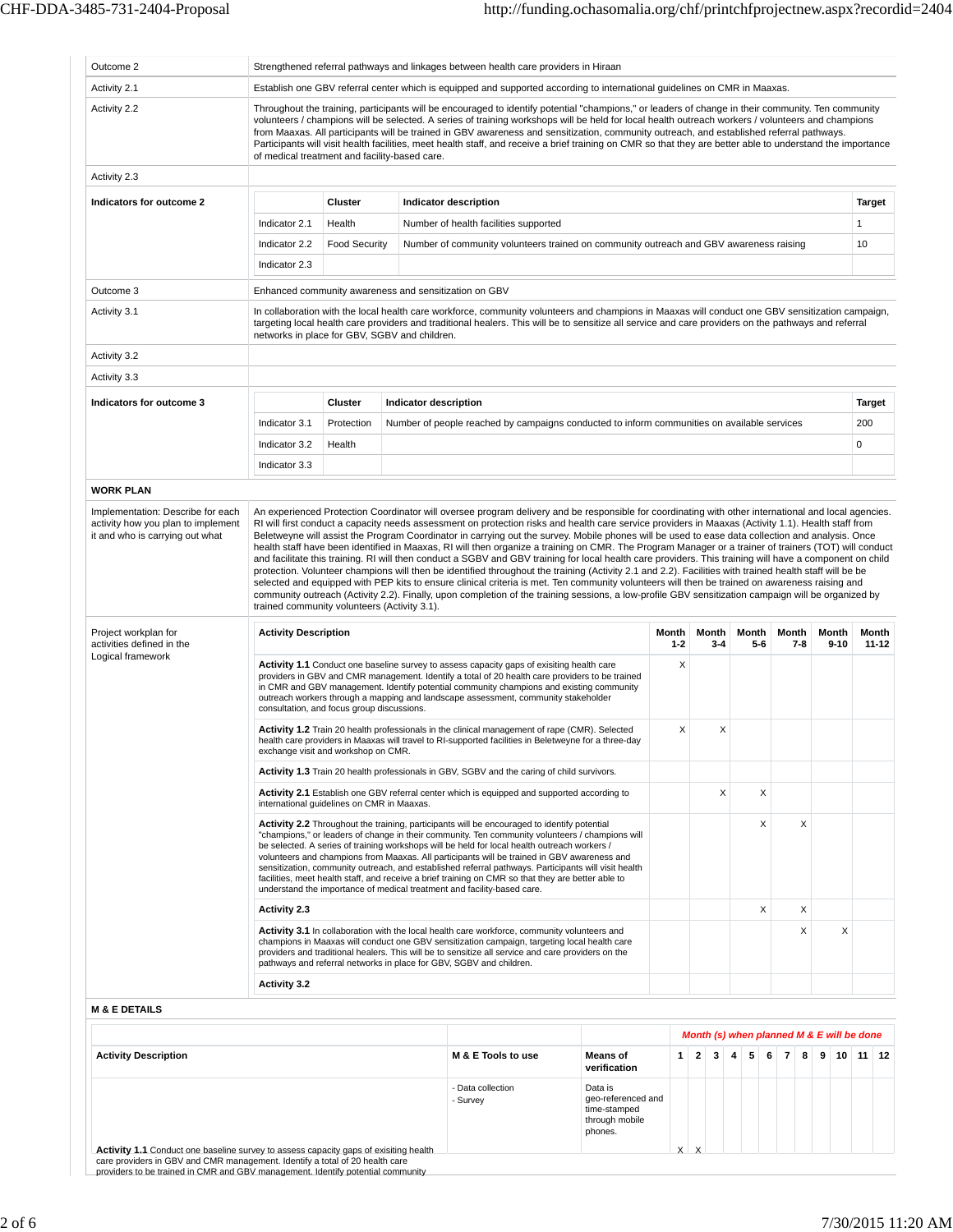| Activity 1.2 Train 20 health professionals in the clinical management of rape (CMR).<br>Selected health care providers in Maaxas will travel to RI-supported facilities in<br>Beletweyne for a three-day exchange visit and workshop on CMR.                                                                                                                                                                                                                                                                                                                                                                                                                                              |                                                                                                  |  |                          |                                                             |                                                     |                                                                                                                                                                                                                                                                                                                                                                                                                                                                                                                                                                                                                                                                                                 |                | - Contact details                                |          | Contact details of<br>trainees will be<br>recorded.                                                                                                 |                     |          | X<br>$\boldsymbol{\mathsf{X}}$ | X            |      |                           |   |             |   |     |                   |
|-------------------------------------------------------------------------------------------------------------------------------------------------------------------------------------------------------------------------------------------------------------------------------------------------------------------------------------------------------------------------------------------------------------------------------------------------------------------------------------------------------------------------------------------------------------------------------------------------------------------------------------------------------------------------------------------|--------------------------------------------------------------------------------------------------|--|--------------------------|-------------------------------------------------------------|-----------------------------------------------------|-------------------------------------------------------------------------------------------------------------------------------------------------------------------------------------------------------------------------------------------------------------------------------------------------------------------------------------------------------------------------------------------------------------------------------------------------------------------------------------------------------------------------------------------------------------------------------------------------------------------------------------------------------------------------------------------------|----------------|--------------------------------------------------|----------|-----------------------------------------------------------------------------------------------------------------------------------------------------|---------------------|----------|--------------------------------|--------------|------|---------------------------|---|-------------|---|-----|-------------------|
| Activity 1.3 Train 20 health professionals in GBV, SGBV and the caring of child<br>survivors.                                                                                                                                                                                                                                                                                                                                                                                                                                                                                                                                                                                             |                                                                                                  |  |                          |                                                             | Contact details of<br>trainees will be<br>recorded. |                                                                                                                                                                                                                                                                                                                                                                                                                                                                                                                                                                                                                                                                                                 |                |                                                  |          |                                                                                                                                                     |                     |          |                                |              |      |                           |   |             |   |     |                   |
| Activity 2.1 Establish one GBV referral center which is equipped and supported<br>according to international guidelines on CMR in Maaxas.                                                                                                                                                                                                                                                                                                                                                                                                                                                                                                                                                 |                                                                                                  |  |                          |                                                             |                                                     |                                                                                                                                                                                                                                                                                                                                                                                                                                                                                                                                                                                                                                                                                                 | - Survey       | - Data collection                                |          | Photographic and<br>patient records.                                                                                                                |                     |          |                                |              | X    | $\times$                  |   |             |   |     |                   |
| Activity 2.2 Throughout the training, participants will be encouraged to identify<br>potential "champions," or leaders of change in their community. Ten community<br>volunteers / champions will be selected. A series of training workshops will be held for<br>local health outreach workers / volunteers and champions from Maaxas. All participants<br>will be trained in GBV awareness and sensitization, community outreach, and<br>established referral pathways. Participants will visit health facilities, meet health staff,<br>and receive a brief training on CMR so that they are better able to understand the<br>importance of medical treatment and facility-based care. |                                                                                                  |  |                          |                                                             |                                                     |                                                                                                                                                                                                                                                                                                                                                                                                                                                                                                                                                                                                                                                                                                 | - Field visits | - Contact details                                |          | will be collected. RI<br>staff (Program<br>Manager) will be<br>facilitating the<br>training. Internal<br>training reports will<br>also be produced. | Contact information |          |                                | X            | X    | $\boldsymbol{\mathsf{X}}$ | X | $\mathsf X$ | X | X   | X<br>X            |
| <b>Activity 2.3</b>                                                                                                                                                                                                                                                                                                                                                                                                                                                                                                                                                                                                                                                                       |                                                                                                  |  |                          |                                                             |                                                     |                                                                                                                                                                                                                                                                                                                                                                                                                                                                                                                                                                                                                                                                                                 |                |                                                  |          |                                                                                                                                                     |                     |          |                                |              |      |                           |   |             |   |     |                   |
| Activity 3.1 In collaboration with the local health care workforce, community<br>volunteers and champions in Maaxas will conduct one GBV sensitization campaign,<br>targeting local health care providers and traditional healers. This will be to sensitize all<br>service and care providers on the pathways and referral networks in place for GBV,<br>SGBV and children.                                                                                                                                                                                                                                                                                                              |                                                                                                  |  |                          |                                                             |                                                     |                                                                                                                                                                                                                                                                                                                                                                                                                                                                                                                                                                                                                                                                                                 | data           | - Contact details<br>- Photo with or without GPS |          | Photographic<br>records.                                                                                                                            |                     |          |                                |              |      |                           |   | X           | Х | X   | X<br>X            |
| <b>Activity 3.2</b>                                                                                                                                                                                                                                                                                                                                                                                                                                                                                                                                                                                                                                                                       |                                                                                                  |  |                          |                                                             |                                                     |                                                                                                                                                                                                                                                                                                                                                                                                                                                                                                                                                                                                                                                                                                 |                | - Individual interview                           |          |                                                                                                                                                     |                     |          |                                |              |      |                           |   |             |   |     |                   |
| <b>OTHER INFORMATION</b>                                                                                                                                                                                                                                                                                                                                                                                                                                                                                                                                                                                                                                                                  |                                                                                                  |  |                          |                                                             |                                                     |                                                                                                                                                                                                                                                                                                                                                                                                                                                                                                                                                                                                                                                                                                 |                |                                                  |          |                                                                                                                                                     |                     |          |                                |              |      |                           |   |             |   |     |                   |
| Coordination with other<br>Organizations in project area                                                                                                                                                                                                                                                                                                                                                                                                                                                                                                                                                                                                                                  |                                                                                                  |  |                          | Organization                                                |                                                     | <b>Activity</b>                                                                                                                                                                                                                                                                                                                                                                                                                                                                                                                                                                                                                                                                                 |                |                                                  |          |                                                                                                                                                     |                     |          |                                |              |      |                           |   |             |   |     |                   |
|                                                                                                                                                                                                                                                                                                                                                                                                                                                                                                                                                                                                                                                                                           |                                                                                                  |  |                          | 1. Hiraan Community<br>Development Organization             |                                                     | WASH                                                                                                                                                                                                                                                                                                                                                                                                                                                                                                                                                                                                                                                                                            |                |                                                  |          |                                                                                                                                                     |                     |          |                                |              |      |                           |   |             |   |     |                   |
|                                                                                                                                                                                                                                                                                                                                                                                                                                                                                                                                                                                                                                                                                           |                                                                                                  |  |                          | 2. Community Relief and<br>Development<br>Organisation/CRDO |                                                     | Community development                                                                                                                                                                                                                                                                                                                                                                                                                                                                                                                                                                                                                                                                           |                |                                                  |          |                                                                                                                                                     |                     |          |                                |              |      |                           |   |             |   |     |                   |
|                                                                                                                                                                                                                                                                                                                                                                                                                                                                                                                                                                                                                                                                                           | 3. Upper Land Rainbow<br>Community development<br>Unified Relief and<br>Development Organisation |  |                          |                                                             |                                                     |                                                                                                                                                                                                                                                                                                                                                                                                                                                                                                                                                                                                                                                                                                 |                |                                                  |          |                                                                                                                                                     |                     |          |                                |              |      |                           |   |             |   |     |                   |
| (URURDO)<br>4. Hiraan Community<br>Community development<br>Development<br>Organisation/HICDO                                                                                                                                                                                                                                                                                                                                                                                                                                                                                                                                                                                             |                                                                                                  |  |                          |                                                             |                                                     |                                                                                                                                                                                                                                                                                                                                                                                                                                                                                                                                                                                                                                                                                                 |                |                                                  |          |                                                                                                                                                     |                     |          |                                |              |      |                           |   |             |   |     |                   |
| Gender theme support                                                                                                                                                                                                                                                                                                                                                                                                                                                                                                                                                                                                                                                                      |                                                                                                  |  | Yes                      |                                                             |                                                     |                                                                                                                                                                                                                                                                                                                                                                                                                                                                                                                                                                                                                                                                                                 |                |                                                  |          |                                                                                                                                                     |                     |          |                                |              |      |                           |   |             |   |     |                   |
| Outline how the project supports<br>the gender theme                                                                                                                                                                                                                                                                                                                                                                                                                                                                                                                                                                                                                                      |                                                                                                  |  |                          |                                                             |                                                     | RI's interventions are closely in line with relevant cluster priorities and approaches, and integrate gender and protection mainstreaming. RI actively<br>works to ensure trainees and beneficiaries compose an equal balance of women and men. Additionally, throughout the project, RI will conduct<br>Sexual and Gender Based Violence (SGBV) training for health staff, community outreach volunteers, and community champions. Moreover, RI is<br>planning to secure dignity kits (post-exposure prophylaxis kits) from United Nations Populations Fund (UNFPA) in order to ensure supported facilities<br>are able to provide clinical management of rape (CMR) and psychosocial support. |                |                                                  |          |                                                                                                                                                     |                     |          |                                |              |      |                           |   |             |   |     |                   |
| Select (tick) activities that supports<br>the gender theme                                                                                                                                                                                                                                                                                                                                                                                                                                                                                                                                                                                                                                |                                                                                                  |  | $\checkmark$             |                                                             |                                                     | Activity 1.1: Conduct one baseline survey to assess capacity gaps of exisiting health care providers in GBV and CMR management. Identify a total of 20<br>health care providers to be trained in CMR and GBV management. Identify potential community champions and existing community outreach workers<br>through a mapping and landscape assessment, community stakeholder consultation, and focus group discussions.                                                                                                                                                                                                                                                                         |                |                                                  |          |                                                                                                                                                     |                     |          |                                |              |      |                           |   |             |   |     |                   |
|                                                                                                                                                                                                                                                                                                                                                                                                                                                                                                                                                                                                                                                                                           |                                                                                                  |  | $\sqrt{ }$               |                                                             |                                                     | Activity 1.2: Train 20 health professionals in the clinical management of rape (CMR). Selected health care providers in Maaxas will travel to RI-supported<br>facilities in Beletweyne for a three-day exchange visit and workshop on CMR.                                                                                                                                                                                                                                                                                                                                                                                                                                                      |                |                                                  |          |                                                                                                                                                     |                     |          |                                |              |      |                           |   |             |   |     |                   |
|                                                                                                                                                                                                                                                                                                                                                                                                                                                                                                                                                                                                                                                                                           |                                                                                                  |  | $\sqrt{ }$               |                                                             |                                                     | Activity 1.3: Train 20 health professionals in GBV, SGBV and the caring of child survivors.                                                                                                                                                                                                                                                                                                                                                                                                                                                                                                                                                                                                     |                |                                                  |          |                                                                                                                                                     |                     |          |                                |              |      |                           |   |             |   |     |                   |
|                                                                                                                                                                                                                                                                                                                                                                                                                                                                                                                                                                                                                                                                                           |                                                                                                  |  | $\sqrt{}$                |                                                             |                                                     | Activity 2.1: Establish one GBV referral center which is equipped and supported according to international guidelines on CMR in Maaxas.                                                                                                                                                                                                                                                                                                                                                                                                                                                                                                                                                         |                |                                                  |          |                                                                                                                                                     |                     |          |                                |              |      |                           |   |             |   |     |                   |
|                                                                                                                                                                                                                                                                                                                                                                                                                                                                                                                                                                                                                                                                                           |                                                                                                  |  | $\checkmark$             |                                                             |                                                     | Activity 2.2: Throughout the training, participants will be encouraged to identify potential "champions," or leaders of change in their community. Ten<br>community volunteers / champions will be selected. A series of training workshops will be held for local health outreach workers / volunteers and<br>champions from Maaxas. All participants will be trained in GBV awareness and sensitization, community outreach, and established referral pathways.<br>Participants will visit health facilities, meet health staff, and receive a brief training on CMR so that they are better able to understand the importance of<br>medical treatment and facility-based care.               |                |                                                  |          |                                                                                                                                                     |                     |          |                                |              |      |                           |   |             |   |     |                   |
|                                                                                                                                                                                                                                                                                                                                                                                                                                                                                                                                                                                                                                                                                           |                                                                                                  |  | o                        | Activity 2.3:                                               |                                                     |                                                                                                                                                                                                                                                                                                                                                                                                                                                                                                                                                                                                                                                                                                 |                |                                                  |          |                                                                                                                                                     |                     |          |                                |              |      |                           |   |             |   |     |                   |
|                                                                                                                                                                                                                                                                                                                                                                                                                                                                                                                                                                                                                                                                                           |                                                                                                  |  | $\overline{\mathcal{A}}$ |                                                             |                                                     | Activity 3.1: In collaboration with the local health care workforce, community volunteers and champions in Maaxas will conduct one GBV sensitization<br>campaign, targeting local health care providers and traditional healers. This will be to sensitize all service and care providers on the pathways and referral<br>networks in place for GBV, SGBV and children.                                                                                                                                                                                                                                                                                                                         |                |                                                  |          |                                                                                                                                                     |                     |          |                                |              |      |                           |   |             |   |     |                   |
|                                                                                                                                                                                                                                                                                                                                                                                                                                                                                                                                                                                                                                                                                           |                                                                                                  |  | □                        | Activity 3.2:                                               |                                                     |                                                                                                                                                                                                                                                                                                                                                                                                                                                                                                                                                                                                                                                                                                 |                |                                                  |          |                                                                                                                                                     |                     |          |                                |              |      |                           |   |             |   |     |                   |
| <b>BUDGET</b>                                                                                                                                                                                                                                                                                                                                                                                                                                                                                                                                                                                                                                                                             |                                                                                                  |  |                          |                                                             |                                                     |                                                                                                                                                                                                                                                                                                                                                                                                                                                                                                                                                                                                                                                                                                 |                |                                                  |          |                                                                                                                                                     |                     |          |                                |              |      |                           |   |             |   |     |                   |
| A:1 Staff and<br>Personnel                                                                                                                                                                                                                                                                                                                                                                                                                                                                                                                                                                                                                                                                | 1.1 International Staff                                                                          |  |                          |                                                             |                                                     |                                                                                                                                                                                                                                                                                                                                                                                                                                                                                                                                                                                                                                                                                                 |                |                                                  |          |                                                                                                                                                     |                     |          |                                |              |      |                           |   |             |   |     |                   |
| Costs                                                                                                                                                                                                                                                                                                                                                                                                                                                                                                                                                                                                                                                                                     | Code                                                                                             |  |                          | <b>Budget Line Description</b>                              |                                                     |                                                                                                                                                                                                                                                                                                                                                                                                                                                                                                                                                                                                                                                                                                 | Units          | Unit<br>Cost                                     | Duration | TimeUnit                                                                                                                                            | Amount(USD)         |          |                                | Organization |      |                           |   |             |   | CHF | CHF   %charged to |
|                                                                                                                                                                                                                                                                                                                                                                                                                                                                                                                                                                                                                                                                                           | 1.1.1                                                                                            |  |                          | Program Coordinator                                         |                                                     |                                                                                                                                                                                                                                                                                                                                                                                                                                                                                                                                                                                                                                                                                                 | 1              | 4800                                             | 1.2      | Month                                                                                                                                               |                     | 5,760.00 |                                |              | 0.00 |                           |   | 5,760.00    |   |     | 100.00            |
|                                                                                                                                                                                                                                                                                                                                                                                                                                                                                                                                                                                                                                                                                           | $-1.1.2$                                                                                         |  |                          |                                                             |                                                     |                                                                                                                                                                                                                                                                                                                                                                                                                                                                                                                                                                                                                                                                                                 |                |                                                  |          |                                                                                                                                                     |                     |          |                                |              |      |                           |   |             |   |     |                   |
|                                                                                                                                                                                                                                                                                                                                                                                                                                                                                                                                                                                                                                                                                           | $-1.1.3$                                                                                         |  |                          |                                                             |                                                     |                                                                                                                                                                                                                                                                                                                                                                                                                                                                                                                                                                                                                                                                                                 |                |                                                  |          |                                                                                                                                                     |                     |          |                                |              |      |                           |   |             |   |     |                   |
|                                                                                                                                                                                                                                                                                                                                                                                                                                                                                                                                                                                                                                                                                           | $-1.1.4$                                                                                         |  |                          |                                                             |                                                     |                                                                                                                                                                                                                                                                                                                                                                                                                                                                                                                                                                                                                                                                                                 |                |                                                  |          |                                                                                                                                                     |                     |          |                                |              |      |                           |   |             |   |     |                   |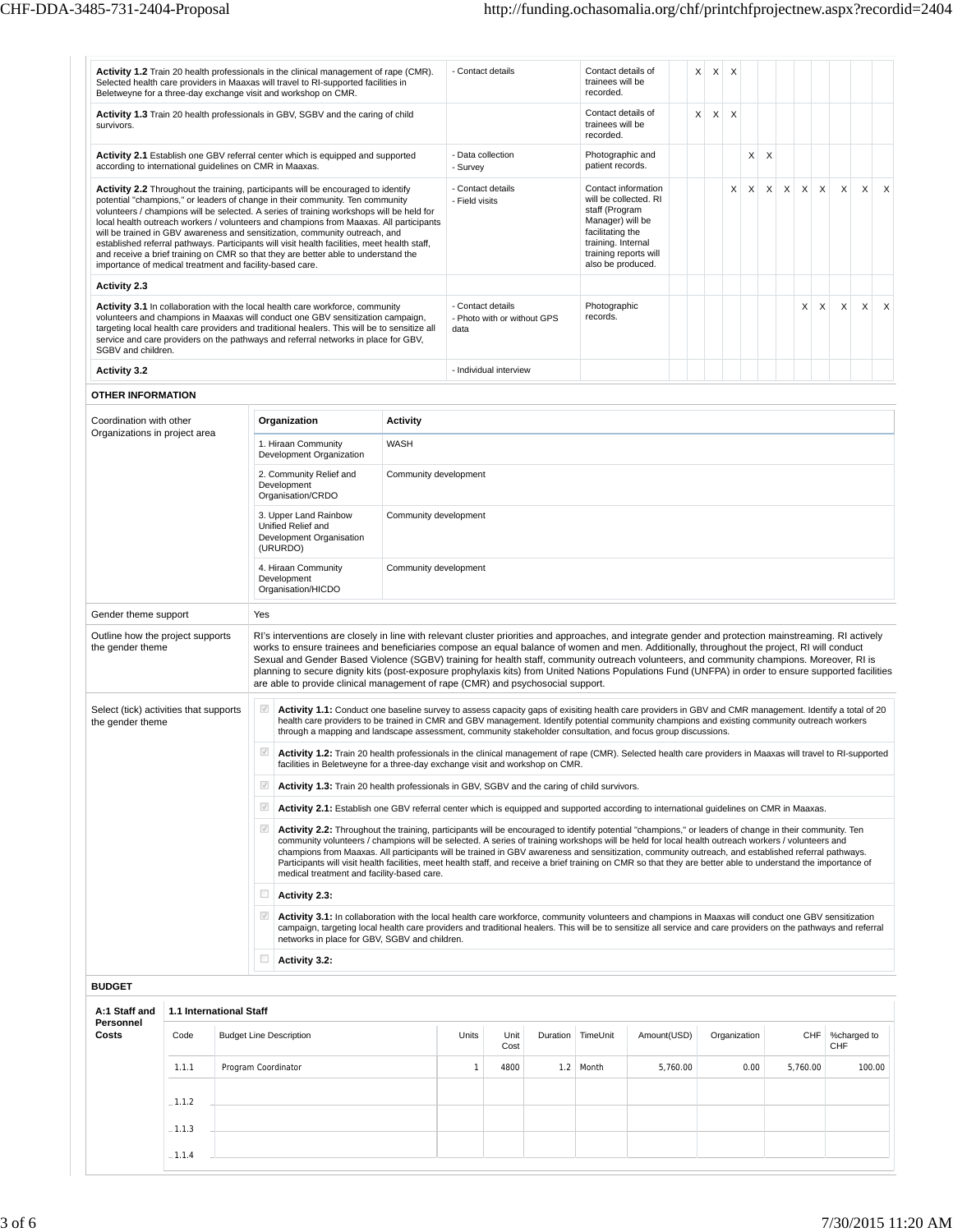|                                                                              | 1.1.5                                       |                                                          |              |              |                |                        |             |              |           |                    |
|------------------------------------------------------------------------------|---------------------------------------------|----------------------------------------------------------|--------------|--------------|----------------|------------------------|-------------|--------------|-----------|--------------------|
|                                                                              | 1.1.6                                       |                                                          |              |              |                |                        |             |              |           |                    |
|                                                                              | 1.1.7                                       |                                                          |              |              |                |                        |             |              |           |                    |
|                                                                              | 1.1.8                                       |                                                          |              |              |                |                        |             |              |           |                    |
|                                                                              |                                             |                                                          |              |              |                |                        |             |              |           |                    |
|                                                                              | 1.1.9                                       |                                                          |              |              |                |                        |             |              |           |                    |
|                                                                              | 1.1.10                                      |                                                          |              |              |                |                        |             |              | 5,760.00  |                    |
|                                                                              |                                             | Subtotal                                                 |              |              |                |                        | 5,760.00    | 0.00         |           |                    |
|                                                                              | <b>Budget Narrative:</b><br>1.2 Local Staff |                                                          |              |              |                |                        |             |              |           |                    |
|                                                                              | Code                                        | <b>Budget Line Description</b>                           | Units        | Unit<br>Cost |                | Duration TimeUnit      | Amount(USD) | Organization | CHF       | %charged to<br>CHF |
|                                                                              | 1.2.1                                       | Protection Project Manager                               | $\mathbf{1}$ | 2200         | 12             | Month                  | 26,400.00   | 0.00         | 26,400.00 | 100.00             |
|                                                                              | 1.2.2                                       | Project Assistant                                        | $\mathbf{1}$ | 1200         | 12             | Month                  | 14,400.00   | 0.00         | 14,400.00 | 100.00             |
|                                                                              | 1.2.3                                       | <b>Community Mobilizer</b>                               | $\mathbf{1}$ | 800          | 12             | Month                  | 9,600.00    | 0.00         | 9,600.00  | 100.00             |
|                                                                              | 1.2.4                                       | Admin / Finance Officer                                  | $\mathbf{1}$ | 835          | 5              | Month                  | 4,175.00    | 0.00         | 4,175.00  | 100.00             |
|                                                                              | 1.2.5                                       | Logistics Assistant                                      | $\mathbf{1}$ | 1280         | 3.5            | Month                  | 4,480.00    | 0.00         | 4,480.00  | 100.00             |
|                                                                              | 1.2.6                                       | Guard                                                    | $\sqrt{3}$   | 350          | 12             | Month                  | 12,600.00   | 0.00         | 12,600.00 | 100.00             |
|                                                                              | 1.2.7                                       |                                                          |              |              |                |                        |             |              |           |                    |
|                                                                              | 1.2.8                                       |                                                          |              |              |                |                        |             |              |           |                    |
|                                                                              | 1.2.9                                       |                                                          |              |              |                |                        |             |              |           |                    |
|                                                                              | 1.2.10                                      |                                                          |              |              |                |                        |             |              |           |                    |
|                                                                              |                                             | <b>Sub Total</b>                                         |              |              |                |                        | 71,655.00   | 0.00         | 71,655.00 |                    |
|                                                                              | <b>Budget Narrative:</b>                    |                                                          |              |              |                |                        |             |              |           |                    |
|                                                                              | Code                                        | <b>Budget Line Description</b>                           | Units        | Unit<br>Cost | Duration       | TimeUnit               | Amount(USD) | Organization | CHF       | %charged to<br>CHF |
|                                                                              | 2.1.1                                       | Monitoring and Evaluation Support                        | $\mathbf{1}$ | 200          | 3 <sup>1</sup> | months                 | 600.00      | 0.00         | 600.00    | 100.00             |
|                                                                              | 2.1.2                                       | Capacity and needs assessment                            | $\mathbf{1}$ | 1200         | $\mathbf{1}$   | Lumpsum                | 1,200.00    | 0.00         | 1,200.00  | 100.00             |
|                                                                              | 2.1.3                                       | CMR training                                             | $\mathbf{1}$ | 1500         | 1              | Lumpsum                | 1,500.00    | 0.00         | 1,500.00  | 100.00             |
|                                                                              | 2.1.4                                       | Training on SGBV, GBV, and caring of child survirors     | $\mathbf{1}$ | 1500         | $\mathbf{1}$   | Lumpsum                | 1,500.00    | 0.00         | 1,500.00  | 100.00             |
|                                                                              | 2.1.5                                       | Training for community outreach workers and<br>cnampions | $\mathbf{1}$ | 750          | $\mathbf{1}$   | Lumpsum                | 750.00      | 0.00         | 750.00    | 100.00             |
|                                                                              | 2.1.6                                       | Stipends for community outreach volunteers               | $10$         | 130          |                | 4 Lumpsum              | 5,200.00    | 0.00         | 5,200.00  | 100.00             |
|                                                                              | 2.1.7                                       | Vehicle Rental                                           | $\mathbf{1}$ | 2300         |                | $12 \mid \text{month}$ | 27,600.00   | 0.00         | 27,600.00 | 100.00             |
|                                                                              | 2.1.8                                       | Equipment and materials for trainings/demonstrations     | $\mathbf{1}$ | 582          | 1              | lumpsum                | 582.00      | 0.00         | 582.00    | 100.00             |
|                                                                              | 2.1.9                                       |                                                          |              |              |                |                        |             |              |           |                    |
|                                                                              | 2.1.10                                      |                                                          |              |              |                |                        |             |              |           |                    |
|                                                                              |                                             | Sub Total                                                |              |              |                |                        | 38,932.00   | 0.00         | 38,932.00 |                    |
| <b>B:2 Supplies,</b><br>Commodities,<br><b>Materials</b><br>C:3<br>Equipment | <b>Budget Narrative:</b>                    |                                                          |              |              |                |                        |             |              |           |                    |
|                                                                              | Code                                        | <b>Budget Line Description</b>                           | Units        | Unit<br>Cost |                | Duration TimeUnit      | Amount(USD) | Organization | CHF       | %charged to<br>CHF |
|                                                                              | 3.1.1                                       | Laptop Computer                                          | $\sqrt{2}$   | 750          |                | 1 Lumpsum              | 1,500.00    | 0.00         | 1,500.00  | 100.00             |
|                                                                              | 3.1.2                                       | Mobile phones for monitoring visits                      | $\sqrt{2}$   | 80           |                | 1 Lumpsum              | 160.00      | 0.00         | 160.00    | 100.00             |
|                                                                              | $-3.1.3$                                    |                                                          |              |              |                |                        |             |              |           |                    |
|                                                                              | $-3.1.4$                                    |                                                          |              |              |                |                        |             |              |           |                    |
|                                                                              | $-3.1.5$                                    |                                                          |              |              |                |                        |             |              |           |                    |
|                                                                              | $-3.1.6$                                    |                                                          |              |              |                |                        |             |              |           |                    |
|                                                                              |                                             |                                                          |              |              |                |                        |             |              |           |                    |
|                                                                              | $-3.1.7$                                    |                                                          |              |              |                |                        |             |              |           |                    |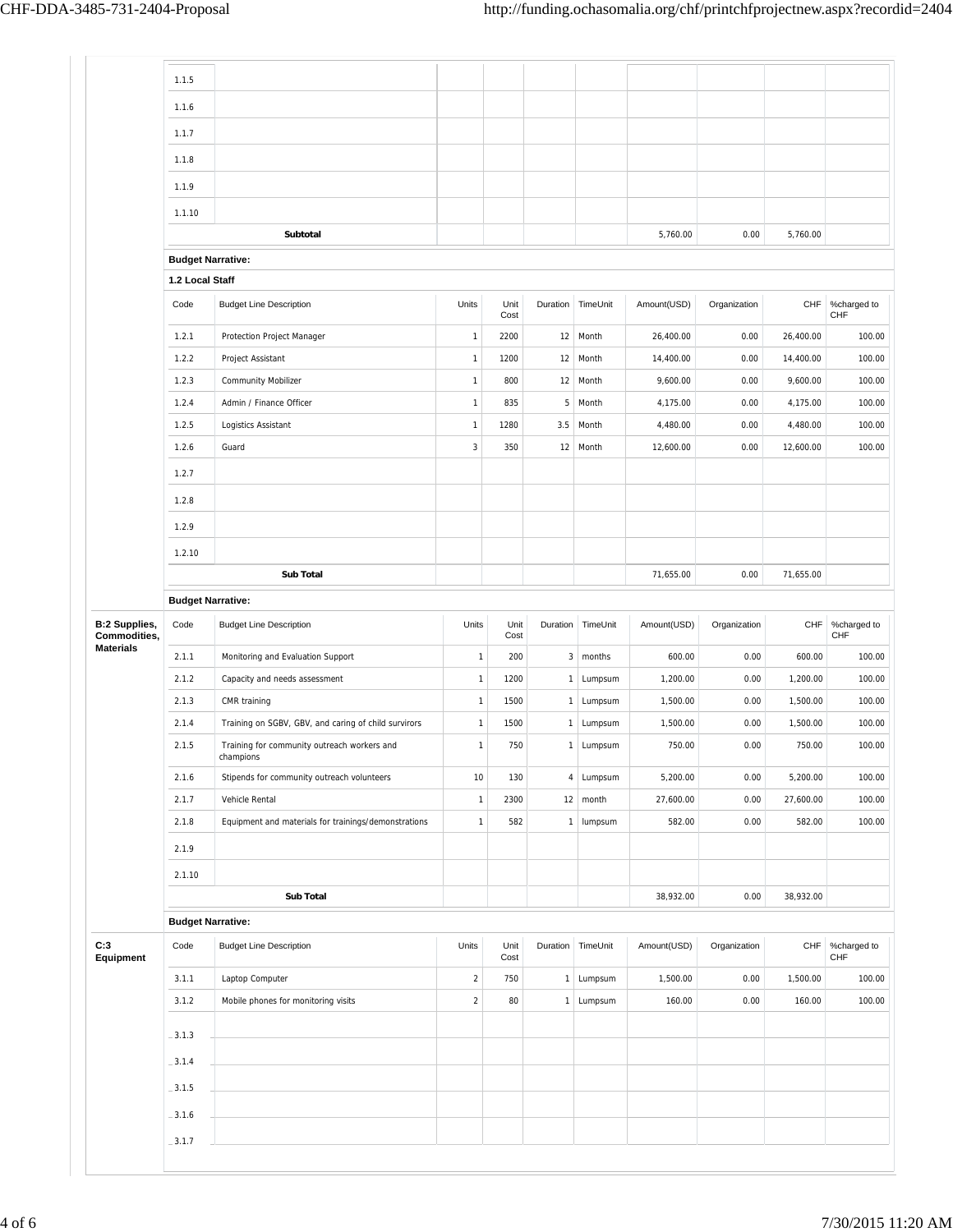|                                       | 3.1.8                            |                                                                                                      |                          |              |                   |                        |                      |              |                      |                        |
|---------------------------------------|----------------------------------|------------------------------------------------------------------------------------------------------|--------------------------|--------------|-------------------|------------------------|----------------------|--------------|----------------------|------------------------|
|                                       | 3.1.9                            |                                                                                                      |                          |              |                   |                        |                      |              |                      |                        |
|                                       | 3.1.10                           |                                                                                                      |                          |              |                   |                        |                      |              |                      |                        |
|                                       |                                  | Sub Total                                                                                            |                          |              |                   |                        | 1,660.00             | 0.00         | 1,660.00             |                        |
|                                       | <b>Budget Narrative:</b>         |                                                                                                      |                          |              |                   |                        |                      |              |                      |                        |
| D:4<br>Contractual<br><b>Services</b> | Code                             | <b>Budget Line Description</b>                                                                       | Units                    | Unit<br>Cost |                   | Duration TimeUnit      | Amount(USD)          | Organization |                      | CHF %charged to<br>CHF |
|                                       | 4.1.1                            |                                                                                                      |                          |              |                   |                        |                      |              |                      |                        |
|                                       | 4.1.2                            |                                                                                                      |                          |              |                   |                        |                      |              |                      |                        |
|                                       | 4.1.3                            |                                                                                                      |                          |              |                   |                        |                      |              |                      |                        |
|                                       | 4.1.4                            |                                                                                                      |                          |              |                   |                        |                      |              |                      |                        |
|                                       | 4.1.5                            |                                                                                                      |                          |              |                   |                        |                      |              |                      |                        |
|                                       | 4.1.6                            |                                                                                                      |                          |              |                   |                        |                      |              |                      |                        |
|                                       | 4.1.7                            |                                                                                                      |                          |              |                   |                        |                      |              |                      |                        |
|                                       | 4.1.8                            |                                                                                                      |                          |              |                   |                        |                      |              |                      |                        |
|                                       | 4.1.9                            |                                                                                                      |                          |              |                   |                        |                      |              |                      |                        |
|                                       | 4.1.10                           |                                                                                                      |                          |              |                   |                        |                      |              |                      |                        |
|                                       |                                  | <b>Sub Total</b>                                                                                     |                          |              |                   |                        | 0.00                 | 0.00         | 0.00                 |                        |
|                                       | <b>Budget Narrative:</b>         |                                                                                                      |                          |              |                   |                        |                      |              |                      |                        |
| E:5 Travel                            | Code                             | <b>Budget Line Description</b>                                                                       | Units                    | Unit         | Duration TimeUnit |                        | Amount(USD)          | Organization | CHF                  |                        |
|                                       |                                  |                                                                                                      |                          | Cost         |                   |                        |                      |              |                      | %charged to<br>CHF     |
|                                       | 5.1.1<br>5.1.2                   | Round Trip Flights to Field Sites (within Somalia)                                                   | $\sqrt{2}$<br>$\sqrt{2}$ | 500<br>950   |                   | 1 Lumpsum<br>1 Lumpsum | 1,000.00<br>1,900.00 | 0.00<br>0.00 | 1,000.00<br>1,900.00 | 100.00<br>100.00       |
|                                       | 5.1.3                            | Flight to and from Nairobi for Program Coordinator<br>Flight to and from Nairobi for Program Manager | $\sqrt{2}$               | 950          |                   | 1 Lumpsum              | 1,900.00             | 0.00         | 1,900.00             | 100.00                 |
|                                       | 5.1.4                            |                                                                                                      |                          |              |                   |                        |                      |              |                      |                        |
|                                       | 5.1.5                            |                                                                                                      |                          |              |                   |                        |                      |              |                      |                        |
|                                       |                                  |                                                                                                      |                          |              |                   |                        |                      |              |                      |                        |
|                                       | 5.1.6                            |                                                                                                      |                          |              |                   |                        |                      |              |                      |                        |
|                                       | 5.1.7                            |                                                                                                      |                          |              |                   |                        |                      |              |                      |                        |
|                                       | 5.1.8                            |                                                                                                      |                          |              |                   |                        |                      |              |                      |                        |
|                                       | 5.1.9                            |                                                                                                      |                          |              |                   |                        |                      |              |                      |                        |
|                                       | 5.1.10                           |                                                                                                      |                          |              |                   |                        |                      |              |                      |                        |
|                                       |                                  | Sub Total                                                                                            |                          |              |                   |                        | 4,800.00             | 0.00         | 4,800.00             |                        |
| F:6 Transfers<br>and Grants to        | <b>Budget Narrative:</b><br>Code | <b>Budget Line Description</b>                                                                       | Units                    | Unit<br>Cost |                   | Duration TimeUnit      | Amount(USD)          | Organization | CHF                  | %charged to<br>CHF     |
| Counterparts                          |                                  |                                                                                                      |                          |              |                   |                        |                      |              |                      |                        |
|                                       | $-6.1.1$                         |                                                                                                      |                          |              |                   |                        |                      |              |                      |                        |
|                                       | $-6.1.2$                         |                                                                                                      |                          |              |                   |                        |                      |              |                      |                        |
|                                       | $-6.1.3$                         |                                                                                                      |                          |              |                   |                        |                      |              |                      |                        |
|                                       | $-6.1.4$                         |                                                                                                      |                          |              |                   |                        |                      |              |                      |                        |
|                                       | $-6.1.5$                         |                                                                                                      |                          |              |                   |                        |                      |              |                      |                        |
|                                       | $-6.1.6$                         |                                                                                                      |                          |              |                   |                        |                      |              |                      |                        |
|                                       |                                  |                                                                                                      |                          |              |                   |                        |                      |              |                      |                        |
|                                       | $-6.1.7$                         |                                                                                                      |                          |              |                   |                        |                      |              |                      |                        |
|                                       | $-6.1.8$                         |                                                                                                      |                          |              |                   |                        |                      |              |                      |                        |